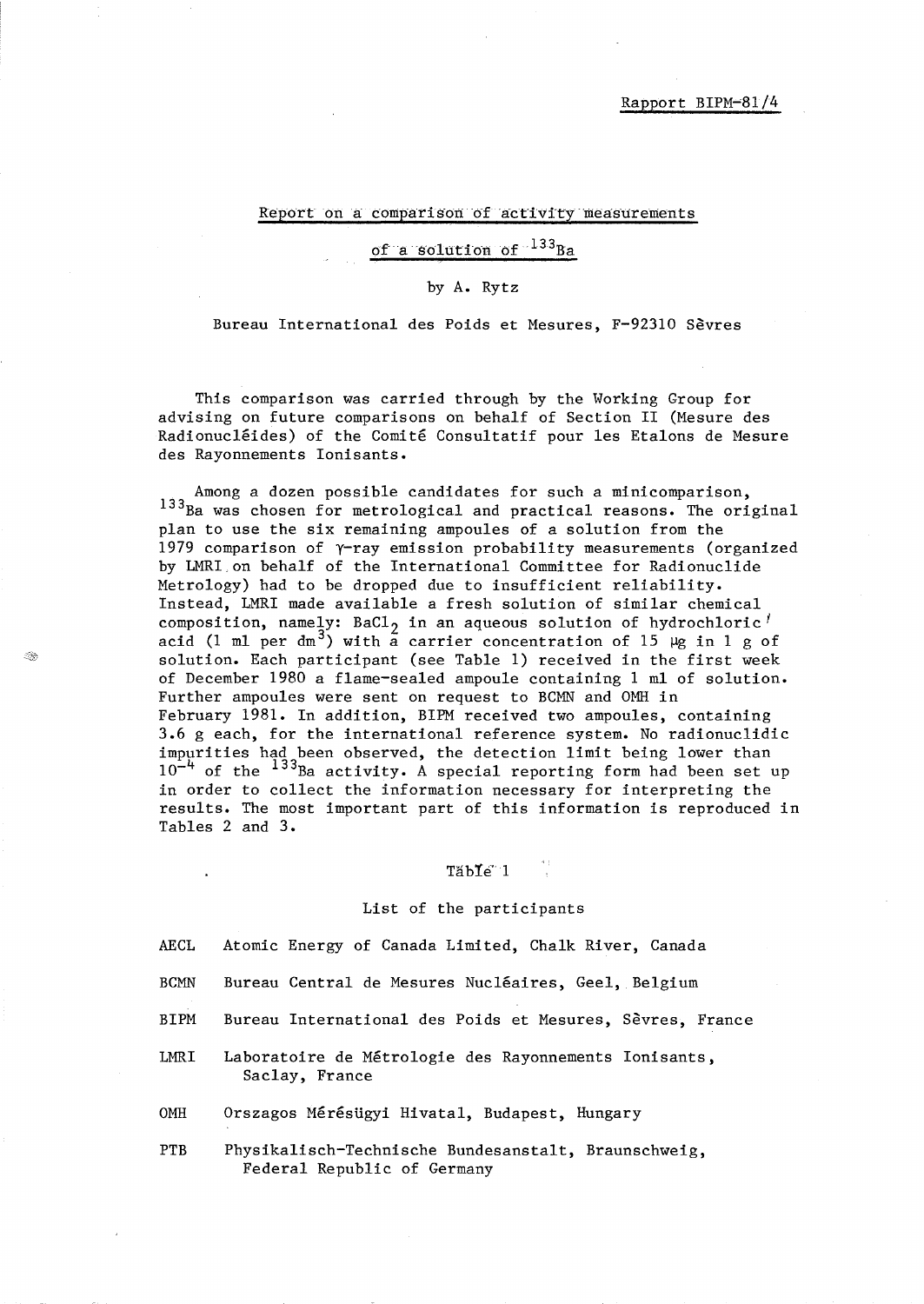Well-established techniques for source preparation and activity measurements were used and did, except for LMRI, not seem to present any particular difficulties. Nevertheless, unusually large discrepancies in the final results appeared which one is tempted to ascribe to the relatively high proportion of activity adsorbed on the ampoule walls as was observed by several participants. However, since this effect has not yet been studied systematically, it is not clear to what extent it should be corrected for. Therefore, no adsorption corrections have been applied.

Additional measurements were carried out by the Centre d'études nucléaires (SCK) at Mol, Belgium, using a large NaI well crystal detector. Four sources prepared by BCMN gave radioactivity concentrations of (1 119.2  $\pm$  9.8) and (1 101.0  $\pm$  9.8) Bq mg<sup>-1</sup> at the reference date, for the ampoule numbers 7 and 5, respectively. These results and the one which LMRI obtained by the same technique depend to a certain extent on the values used for the decay parameters.

Finally, the international reference system for activity measurements of  $\gamma$ -ray emitting nuclides enables us to compare the present results with earlier ones obtained at other laboratories (see Fig.  $1$ ).

**,\*'** *"'r"* '''',

(14 April 1981)

D.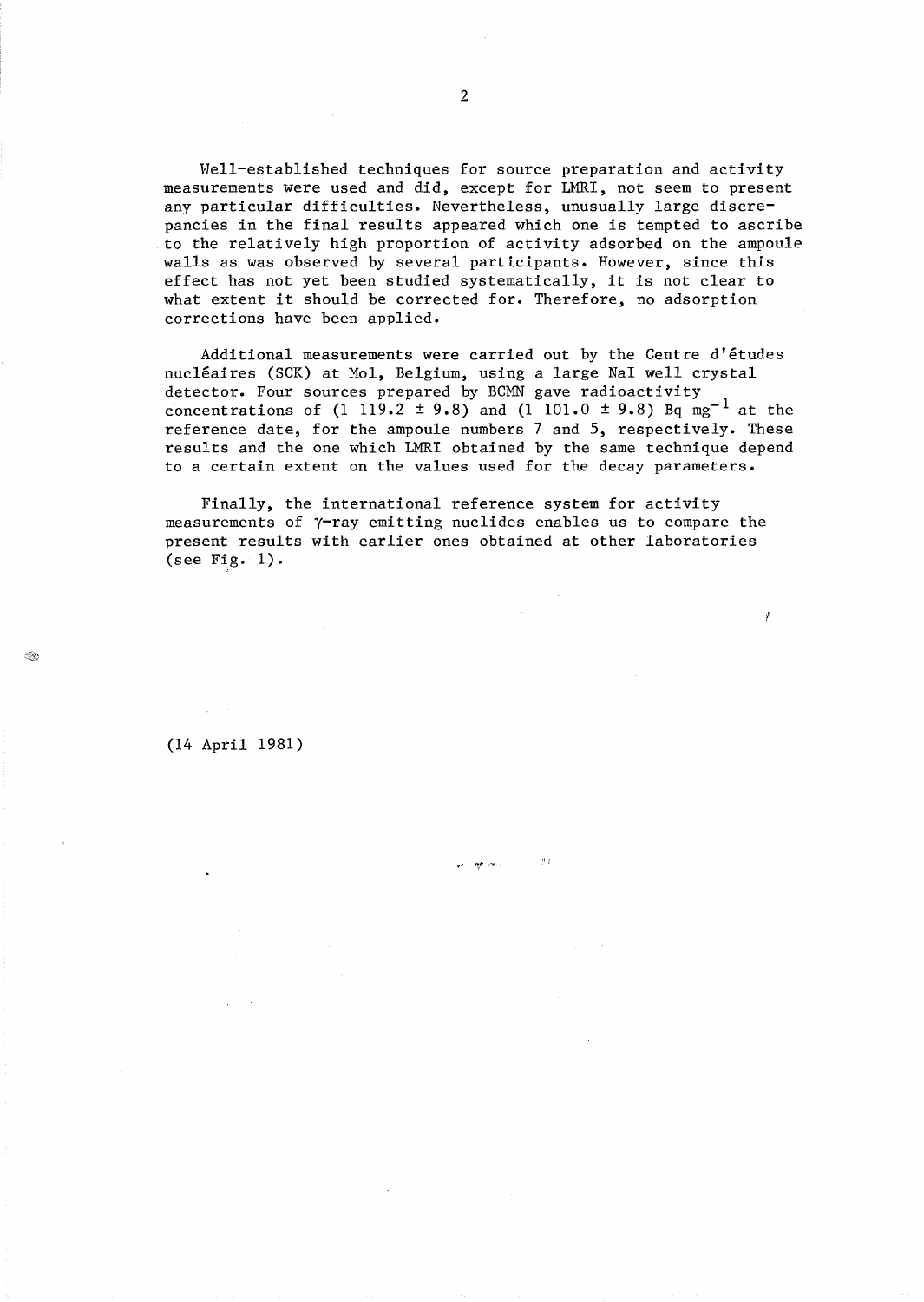| Table 2                                                                                                                                                                                         | AECL                                     | <b>BOM</b>                   | $\operatorname{BIM}$                            | <b>IMRI</b>        | <b>CMH</b>                                               | <b>PTB</b>                                                                            |  |  |  |
|-------------------------------------------------------------------------------------------------------------------------------------------------------------------------------------------------|------------------------------------------|------------------------------|-------------------------------------------------|--------------------|----------------------------------------------------------|---------------------------------------------------------------------------------------|--|--|--|
| Dilution factor(s)                                                                                                                                                                              | 8.282 5                                  |                              |                                                 |                    | 1.997 6                                                  |                                                                                       |  |  |  |
| Source preparation<br>Total backing mass                                                                                                                                                        |                                          | 2 ampoules:<br>No.5<br>No.7  |                                                 |                    |                                                          |                                                                                       |  |  |  |
| ( $\mu$ g cm <sup>-2</sup> )<br>per unit surface                                                                                                                                                | 30                                       | 50                           | 100                                             | 30                 | 30                                                       | 60                                                                                    |  |  |  |
| Wetting agent                                                                                                                                                                                   | Catanac                                  | Ludox $10^{-4}$              | $-10^{-4}$<br>Ludox SM                          | Insulin            | Ludox                                                    | $10^{-4}$<br>Ludox SM                                                                 |  |  |  |
| Number of sources measured                                                                                                                                                                      | 22                                       | 5<br>12                      | 10                                              | 12                 | 12                                                       | 18<br>4                                                                               |  |  |  |
| " " used in final result                                                                                                                                                                        | 22                                       | 5<br>12                      | 10                                              | 11                 | 12                                                       | 18<br>4                                                                               |  |  |  |
| Range of source mass                                                                                                                                                                            | 12 to 33                                 | 13 to 16                     | 14 to 50                                        | 9 to 53            | 12 to 55                                                 | 11 to 23                                                                              |  |  |  |
| Activ. adsorbed on amp. $\text{walks}(\%)$                                                                                                                                                      | $0.34 \pm 0.07$                          | 0.07                         | 0.6                                             |                    |                                                          | $0.46 \pm 0.04$                                                                       |  |  |  |
|                                                                                                                                                                                                 | (after 1 month)                          |                              |                                                 |                    |                                                          |                                                                                       |  |  |  |
| 4 $\pi$ proportional counter                                                                                                                                                                    |                                          |                              |                                                 |                    |                                                          | PC<br><b>PPC</b>                                                                      |  |  |  |
| (MPa)<br>Gas, pressure                                                                                                                                                                          | Ar + CH <sub>4</sub> ; 0.1<br>$ CH_{L};$ | 0.1<br>CH <sub>4</sub>       | 0.1<br>CH <sub>4</sub>                          | 0.91<br>$Ar + CHA$ | $Ar + CH$                                                | $0.4$ $\text{Ar}/\text{CH}_h$<br>$\overline{2}$<br>CH <sub><math>\mu</math></sub> 0.1 |  |  |  |
| (keV)<br>Discrimination level                                                                                                                                                                   | $\approx 0.1$                            | 3.0                          |                                                 | $\approx$ 2        | 0.6                                                      | 6 to 32<br>0.7                                                                        |  |  |  |
| Gamma-ray detector(s)<br>Number                                                                                                                                                                 | NaI<br>$\mathbf 1$                       | $\mathbf{1}$<br>NaI          | 1<br>NaI                                        | $\mathbf{1}$<br>Ge | NaI<br>$\mathbf{1}$                                      | NaI<br>$\mathbf{1}$<br>$\mathbf{1}$                                                   |  |  |  |
| Diameter/height<br>(mm)                                                                                                                                                                         | 76/76                                    | 76/76                        | 76/76                                           |                    | 76/76                                                    | 76/76                                                                                 |  |  |  |
| $(\%)$<br>Resolution at 662 keV                                                                                                                                                                 | 6.7                                      | 6.3                          | 7.6                                             | 2 (at 1 332 keV)   | 8.2                                                      | 9<br>8                                                                                |  |  |  |
|                                                                                                                                                                                                 | $\mathcal{R}$                            | 3.98; 4.08<br>± 0.02         |                                                 |                    |                                                          |                                                                                       |  |  |  |
| $(\mu s)$<br>Dead times $\tau_{\beta}$ ; $\tau_{\gamma}$                                                                                                                                        | $2.01 \pm 0.02$                          | 6.44; 6.19                   | $4.41 \pm 0.01$<br>4.42;                        | 5; 5               | $\left 3.138; 3.011 \pm 0.005\right 5.10; 5.00 \pm 0.05$ |                                                                                       |  |  |  |
| $(\mu s)$<br>Coincidence resolving time                                                                                                                                                         | $0.698 \pm 0.01$                         | $1.35 \pm 0.08$<br>0.98      | $1.06 \pm 0.01$                                 | $\mathbf{1}$       | $1.053 \pm 0.010$                                        | $1.00 \pm 0.02$                                                                       |  |  |  |
| Counting data, effic. functions                                                                                                                                                                 | $\sim$ - $^{*}_{\infty}$                 |                              |                                                 |                    |                                                          |                                                                                       |  |  |  |
| $\gamma$ channel window limits<br>(keV)                                                                                                                                                         | 200 to 435                               | 250                          | 250 to $\infty$ 320 to 410 272 to 387 (4 peaks) |                    | 240-490<br>100-490                                       | 250 to ∞<br>250 to 500                                                                |  |  |  |
| Number of data points                                                                                                                                                                           | 99<br>**                                 | 40<br>60                     | 32<br>34                                        | 28<br>28           | 12<br>12                                                 | 32<br>48                                                                              |  |  |  |
| of sources measured                                                                                                                                                                             | 22                                       | 12<br>5                      | 6<br>4                                          | 12<br>12           | 12<br>12                                                 | 4<br>$5(+13)$                                                                         |  |  |  |
| Range of effic. param. $N_c/N_{\gamma}$ (%)                                                                                                                                                     | 74 to 60                                 | 60 to 30                     | 63 to 8<br>60 to 15                             | 81 to 14           | 82 to 45                                                 | 67 to 45; 66 to 48                                                                    |  |  |  |
| Method for varying $N_{\alpha}/N_{\gamma}$                                                                                                                                                      |                                          | absorber foils               | absorber foils                                  | discrimination     |                                                          |                                                                                       |  |  |  |
| Mean time of one data point $(s)$                                                                                                                                                               | 600                                      | 1 000                        | 4 800<br>4 000                                  | 4 000              | 1 000 to 1 500                                           | 12 000                                                                                |  |  |  |
| Order of fitted polynomial*                                                                                                                                                                     | $\mathbf{1}$                             | $\mathbf{1}$<br>1            | $\mathbf{2}$<br>$\overline{c}$                  | ***<br>1           | 1<br>$\mathbf{1}$                                        | 1<br>1                                                                                |  |  |  |
| Number of degrees of freedom                                                                                                                                                                    | 98                                       | $\overline{7}$<br>$3$ to $9$ | 29<br>31                                        | 23<br>26           | 11<br>11                                                 | 46<br>30                                                                              |  |  |  |
| $(Bq mg^{-1})$<br>Intercept, $y(x \rightarrow 0)$                                                                                                                                               | 1 110.2<br>$**$                          | 1 115.6 1 125.4<br>1 130.5   | 1 1 29.8                                        | 1 1 35 1 1 05      | 1 116.7 1 118.1                                          | 1 1 29.0<br>1 127.7                                                                   |  |  |  |
| at reference date                                                                                                                                                                               |                                          |                              |                                                 |                    |                                                          | $(1\ 128.6)$                                                                          |  |  |  |
| $(Bg mg^{-1})$<br>Standard deviation                                                                                                                                                            | 1.3                                      | 0.8 <br>0.6                  | $1.1 -$<br>4.1                                  | 11<br>0.41         | 0.17<br>0.15                                             | 0.4<br>2.2                                                                            |  |  |  |
|                                                                                                                                                                                                 |                                          |                              |                                                 |                    |                                                          | (0.9)                                                                                 |  |  |  |
| Coincidence formula used                                                                                                                                                                        | Bryant                                   | Cox-Isham                    | Cox-Isham                                       |                    | Cox-Isham                                                | Cox-Isham                                                                             |  |  |  |
| * y = ao + al x + a2 x <sup>2</sup> +  = (N $\beta$ N $\gamma$ )/(m Nc),<br>$x = (1 - N_C/N\gamma)/(N_C/N\gamma)$ , ** Further data are quoted on the next page, *** Multiparametric adjustment |                                          |                              |                                                 |                    |                                                          |                                                                                       |  |  |  |

 $\sim 0.1$ 

\$

 $\sim$ 

e in t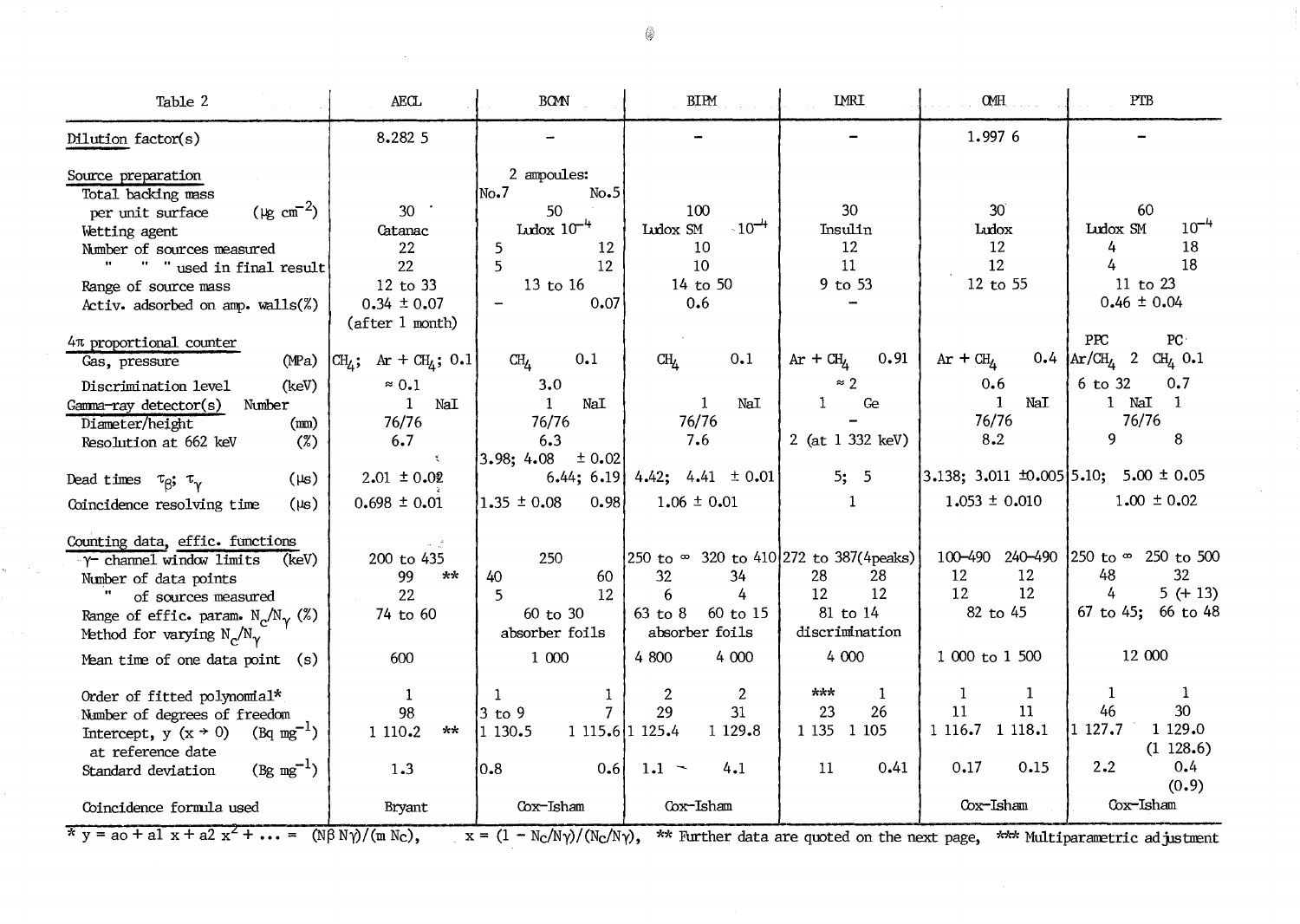| Table 3                                                                                                                                                                                                                                                                                                                     | AECL                                                                                                                                                                                                     | <b>BCM</b>                                                                                                         | <b>BIPM</b>                                                                                                     | <b>IMRI</b>                                                                                                                                                                                                                                                                               | <b>CMH</b>                                                                                                 | PTB                                                                                                                                                                                        |
|-----------------------------------------------------------------------------------------------------------------------------------------------------------------------------------------------------------------------------------------------------------------------------------------------------------------------------|----------------------------------------------------------------------------------------------------------------------------------------------------------------------------------------------------------|--------------------------------------------------------------------------------------------------------------------|-----------------------------------------------------------------------------------------------------------------|-------------------------------------------------------------------------------------------------------------------------------------------------------------------------------------------------------------------------------------------------------------------------------------------|------------------------------------------------------------------------------------------------------------|--------------------------------------------------------------------------------------------------------------------------------------------------------------------------------------------|
| Uncertainty components of the final<br>result (approximations of the<br>corresponding standard deviations,<br>in %) due to counting statistics<br>weighing<br>dead time<br>resolving time<br>delay mismatch<br>pile-up<br>background<br>timing<br>fitting procedure<br>adsorption<br>others<br>Combined uncertainty (square | 0.06<br>0.01<br>0.01<br>0.01<br>0.01<br>small<br>0.01<br>negligible<br>0.23<br>$\approx 0.3$<br>$0.02$ (decay)<br>$0.01$ (impurity)                                                                      | $0.2*$<br>0.07<br>0.05<br>0.05<br>0.06<br>0.01<br>$\equiv$<br>0.05<br>0.08<br>$*$ included in<br>fitting procedure | 0.111<br>0.033<br>0.002<br>0.034<br>0.020<br>$\blacksquare$<br>0.050<br>0.001<br>0.023<br>0.10<br>0.007 (decay) | *<br>0.0033<br>$10^{-3}$<br>$10^{-3}$<br>$0.005$ (jitter)<br>$\mathbf{x}$<br>0.0033<br>0.97<br>0.036<br>* included in<br>fitting procedure                                                                                                                                                | 0.01<br>0.01<br>0.01<br>0.03<br>0.05<br>$\overline{\phantom{0}}$<br>0.01<br>0.01<br>0.10<br>$0.02$ (decay) | ${\tt PPC}$<br>$_{\rm PC}$<br>0.20<br>0.08<br>0.02<br>0.02<br>0.01<br>0.01<br>0.03<br>0.04<br>0.01<br>0.01<br>0.01<br>0.01<br>0.02<br>0.02<br>0.01<br>0.01<br>0.10<br>0.10<br>0.05<br>0.05 |
| root of summed squares)                                                                                                                                                                                                                                                                                                     | 0.39                                                                                                                                                                                                     | 0.16 <br>0.15                                                                                                      | 0.17                                                                                                            | 0.97<br>0.037                                                                                                                                                                                                                                                                             | 0.12                                                                                                       | 0.23<br>0.15                                                                                                                                                                               |
| FINAL RESULT<br>Radioactivity concentration at the<br>reference date<br>$(1980-12-01, 0 h UT),$<br>$(Bq mg^{-1})$<br>combined uncertainty                                                                                                                                                                                   | x<br>课<br>Ñ,<br>1 111.2<br>$\sim 12$<br>4.3                                                                                                                                                              | $ 1\>130.5$<br>1 115.6<br>1.7<br>1.8                                                                               | 1 125.9<br>1.9                                                                                                  | 1 105.0<br>1 1 3 5<br>11<br>0.4                                                                                                                                                                                                                                                           | 1 117.9<br>1.3                                                                                             | 1 127.7<br>1 1 28.6<br>2.6<br>1.7                                                                                                                                                          |
| How was the final result calculated<br>from the various extrapolations?<br>Further data from AECL and LMRI                                                                                                                                                                                                                  | weighted mean                                                                                                                                                                                            |                                                                                                                    | simultaneous 2nd<br>order fitting                                                                               |                                                                                                                                                                                                                                                                                           | weighted mean                                                                                              | PPC: weighted mean<br>PC: extrapolation<br>of results from                                                                                                                                 |
| Number of data points<br>ŶF.<br>" sources measured<br>Range of efficiency parameter $(\%)$<br>Mean time for one data point (s)<br>Order of fitted polynomial<br>Number of degrees of freedom<br>$(Bq mg^{-1})$<br>Intercept<br>- 88<br>Standard deviation                                                                   | 43<br>66<br>66<br>22<br>$\overline{2}$<br>22<br>74 to 60<br>71 to 53<br>74 to 64<br>1 000<br>600<br>600<br>$\mathbf 1$<br>1<br>1<br>42<br>65<br>65<br>1 111.4<br>1 112.0<br>1 110.3<br>1.1<br>2.4<br>1.5 |                                                                                                                    | 1 1 1 3.7<br>2.1                                                                                                | $4\pi\gamma$ method<br>using a large NaI well crystal<br>Calculated overall efficiency<br>$= 0.991$ 3 ± 0.003 5<br>Radioactivity concentration<br>$=$ (1 119.0 $\pm$ 1.3) Bq mg <sup>-1</sup><br>$\mathcal{A}(\mathcal{A})$ , and $\mathcal{A}(\mathcal{A})$ , $\mathcal{A}(\mathcal{A})$ |                                                                                                            | 18 sources, using<br>slope obtained<br>with 5 sources.                                                                                                                                     |

♦